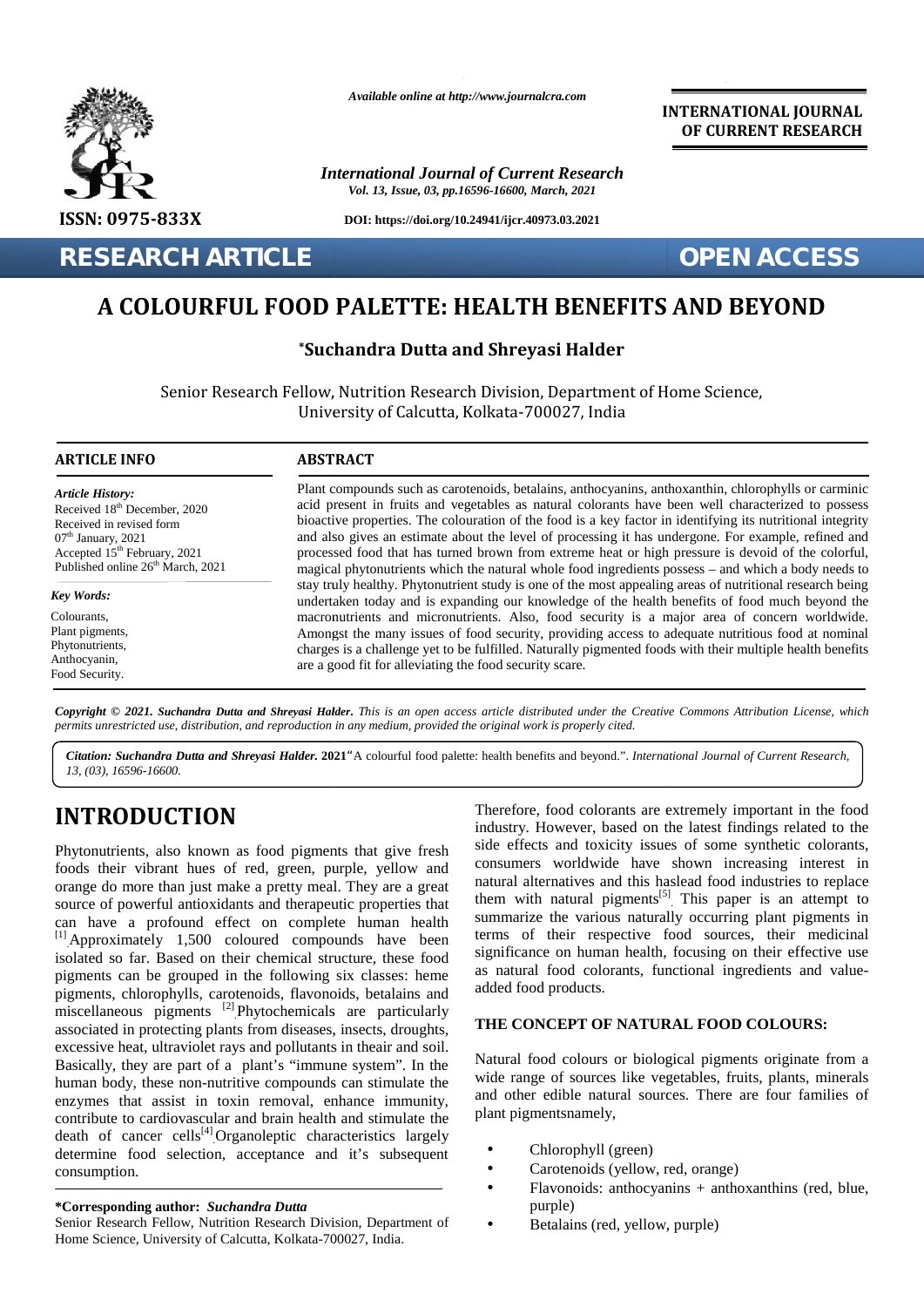These can be extracted by physical and chemical extraction methods<sup>[6]</sup> Here we have categorized the plant pigments in terms of their primary colours.

**GREEN: Chlorophyll**, a water-insoluble plant pigment, primarily responsible for the green colour of all green vegetables and fruits like spinach, fenugreek leaves, coriander leaves, bell peppers, broccoli, green cabbage, celery, green beans, turnip greens, green chilies etc.  $^{[8]}$  By enabling plants to produce oxygen during photosynthesis, chlorophyll has made its place in modern medicine due to its numerous health benefits. In the food industry, chlorophyll is gaining importance as a natural food additive for its intense green colour and consumer's growing preference for natural foods. There are two main types of chlorophyll namely; chlorophyll-a (intense blue-green) and chlorophyll b (dull yellow-green)<sup>[9]</sup> .



**Figure 1. Green coloured fruits and vegetables[7]**

# **Health benefits of "Green"**

A study has been reported that chlorophyll-rich plant extracts like wheatgrass and other green vegetables can inhibit the cancer-causing effects of two mutagens (benzopyrene and methylcholanthrene) <sup>[10]</sup> The structural resemblance of hemoglobin with chlorophyll makes it restore the RBCs and enhances their ability to carry more oxygen as well as eliminate the factors responsible for anaemia  $[<sup>[1]</sup>]$ 

- It also has been found that dietary chlorophyll and its derivatives prevalent in both fresh and processed foods have antioxidant and antimutagenic activities<sup>[12]</sup>
- 'The Beginner's Guide to Natural Living' says chlorophyll stops bacterial growth in wounds, eliminates bad breath and body odor [13]
- Chlorophyll also helps to remove heavy metals from the body that have accumulated due to the ingestion of contaminated food products <sup>[14]</sup>

# **BLUE/PURPLE**

Anthocyanin is a water-soluble vacuolar pigment, whereas<br>anthocyanidin is the sugar-free counterpart of anthocyanidin is the sugar-free counterpart of anthocyanin,responsible for the attractive red, purple and blue colours of many flowers, fruits and vegetables  $[15]$  They are stem sensitive to pH change, being reddest in strongly acidic conditions and become bluer as the pH rises.



**Figure 2. Purple coloured fruits and vegetables [16]**

**Delphinidin**, which is one of the derivatives of anthocyanidin is primarily responsible for the particular blue colouration in fruits and vegetables. Malvidin and Petunidin, both derivatives of anthocyanidin are responsible for the purple violet colouration [17] .Blackberries, blueberries, purple grapes, plums, purple cabbage, eggplant are some of the richest sources of blue or purple pigmented fruits and vegetables<sup>[18]</sup>

#### **Blue/Purple as the 'nutritious colour**

- Blue and purplish pigmented foods possess important anti-angiogenic properties whichare helpful for the prevention and treatment of cancer,protection against liver injuries and improvement of eyesight $[19]$ .
- It has been reported that Delphinidin is the most potent inhibitor of osteoclast differentiation and will be an effective agent for preventing bone loss in postmenopausal osteoporosis [20] .
- Delphinidin has various pharmacological activities such as antioxidant, antimutagenesis, anti-inflammatory and antiangiogenic<sup>[21]</sup>
- Delphindin can also suppress the growth of human  $\mu$  tumor cells<sup>[22]</sup>
- It has been observed that berry anthocyanins can trigger genetic signaling in promoting human health and disease prevention<sup>[23]</sup>

### **RED**

Betalains maintain their colour appearance over a broader pH range from 3 to 7 being particularly suitable for coloring weakly acidic to neutral food red  $[24]$ . The betalains consist of two sub-groups, red-violet (betacyanin) and yellow to orange (betaxanthin) pigments. Carotenoids (lycopene,canthaxanthin, andastaxanthin), anthocyanins, and betacyanins are natural red pigments found in fruits and vegetables like tomatoes, guava, red grapefruit, papaya, rosehips, and watermelon indicate the presence of lycopene<sup>[26]</sup> Cranberry, beet, watermelon, tomato, strawberry, pomegranate are some of the most commonly available red plant foods. Red wine is produced from red grapes contains anthocyanins primarily resveratrol, a heart healthy antioxidant. Red potatoes (Solanum tuberosum and S. stenotomum) were evaluated as potential sources for natural red colorants [27] .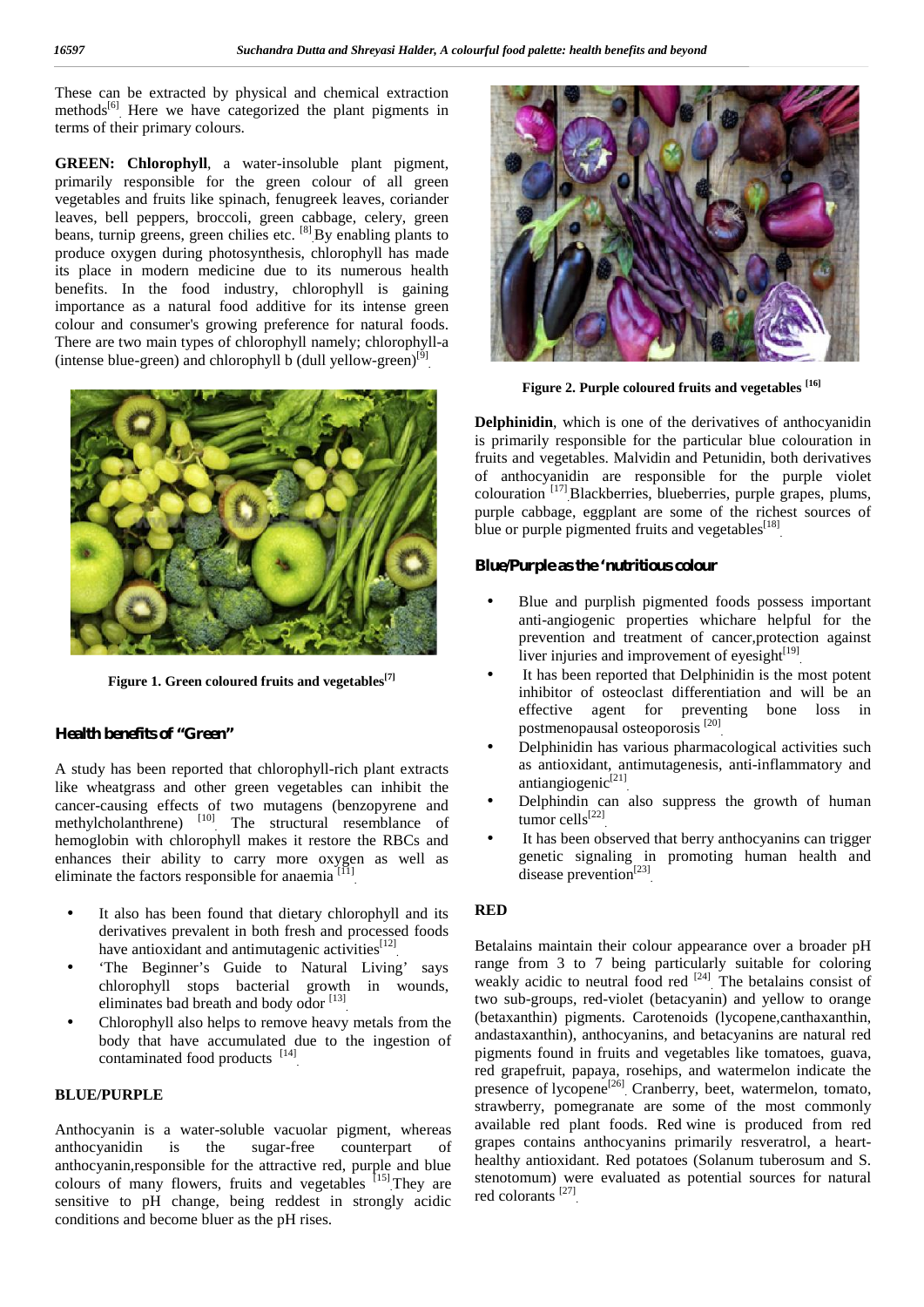

**Figure 3. Red coloured fruits and vegetables [25]**

## **Red is healthy, let's find how:**

- It has been found that anthocyaninsare powerful antioxidants and help boost the immune system, maintain health and prevent diseases[28].
- Resveratrol, a phytoalexin antioxidant found in red grapes have both chemopreventive and therapeutic effects against many diseases[29].
- Certain laboratory studies have shown red coloured apples containing a variety of **phytochemicals**, including quercetin, catechin, phloridzin and including quercetin, catechin, phloridzin and chlorogenic acidhave strong antioxidant activity, inhibited cancer cell proliferation, decreased lipid oxidation, and lowered cholesterol<sup>[30]</sup> .
- Studies have shown that **lycopene** in the diet can help to increase the breakdown of low-density lipoproteins in the body. **Anthocyanins** are now being studied for DNA protection, fighting estrogen-dependent diseases, anti-inflammatory response stimulation and their role in immune system regulation.
- Red beetproducts used regularly in the diet may protect against certain oxidative stress-related disorders in humans $^{[31]}$ .
- It has also been reported that **resveratrol** has several neuroprotective roles in various neurodegenative impairments, such as Alzheimer's, Huntington's, Parkinson's diseases, amyotrophic lateral sclerosis and alcohol-induced neurodegenerative disorders. [32]

**YELLOW/ORANGE:** Carotene absorbs blue and indigo hues, and that provides rich yellows and oranges to different foods.This pigment is important to our diet, as the human body breaks down eachcarotene molecule to produce two vitamin A molecules. Apricots, mangoes, nectarines, peaches, papaya, oranges, grapefruit, pineapple, passion fruit, carrots, sweet potatoes, butternut squash, pumpkin, yellow and orange peppers, sweetcorn are some of the many yellow/orange foods commonly found in the world $[34]$ .



**Figure 4. Yellow coloured fruits and vegetables [33]**

# **Health Benefits of "Orange"**

- Three of the most common carotenoids alpha carotene, beta carotene and beta-cryptoxanthin – can be converted from foods into vitamin A in the body.
- Vitamin A is needed for good vision in dim light, normal growth and development, a strong immune system and to keep the skin and cells that line the airways, digestive tract and urinary tract healthy<sup>[35]</sup> .
- There's also evidence to suggest that carotenoids and especially beta carotene, might help to reduce the risk of heart disease and certain cancers, especially lung cance $r^{[36]}$ .
- Citrus fruits and their juices are also packed with the phytochemical hesperidin, (protect against heart disease) and tangeritin (may prevent cancer of the head and neck).
- It has been found that the zest of yellow citrus fruits is also a good source of limonene, a phytochemical that helps keep lungs healthy [37].

# **Black**

Black / deep purple coloured foods like black beans, black raspberries, and black tea are packed with anthocyanins, the pigment that lends these foods with their dark hues. Black foods have more antioxidants than light-coloured foods because of their high pigment content says  $Cy$  Lee  $(2011)^{[38]}$ .



**Figure 5. Black coloured fruits and vegetables [39]**

# **Black is the new super colour, the reasons are**

- It has been observed that black garlic (an aged version of garlic) has twice the antioxidants of regular garlic<sup>[40]</sup>.
- Squid ink gives black pasta its striking colour. Squid ink has been shown to stop the growth of new blood vessels which is believed to slow the growth of cancer $[41]$ .
- Black sesame seeds are high in calcium and make for a great appetizer.
- Different types of black forest mushrooms contain a compound that stimulates the immune system and can help prevent premature aging and cancer.
- Figs are a delicious summer fruit that are very high in fiber, potassium, manganese, and calcium<sup>[42]</sup>
- According to a studypresented at the American ChemicalSociety (ACS), one spoonful of black rice bran contains more anthocyaninantioxidants than a spoonful of blueberries. Black rice offers more fiber, vitamin E and less sugar [43] .
- Black rice contains anthocyanin pigments with notable antioxidant and anti-inflammatory properties for potential use in nutraceuticals or functional food formulations<sup>[44]</sup>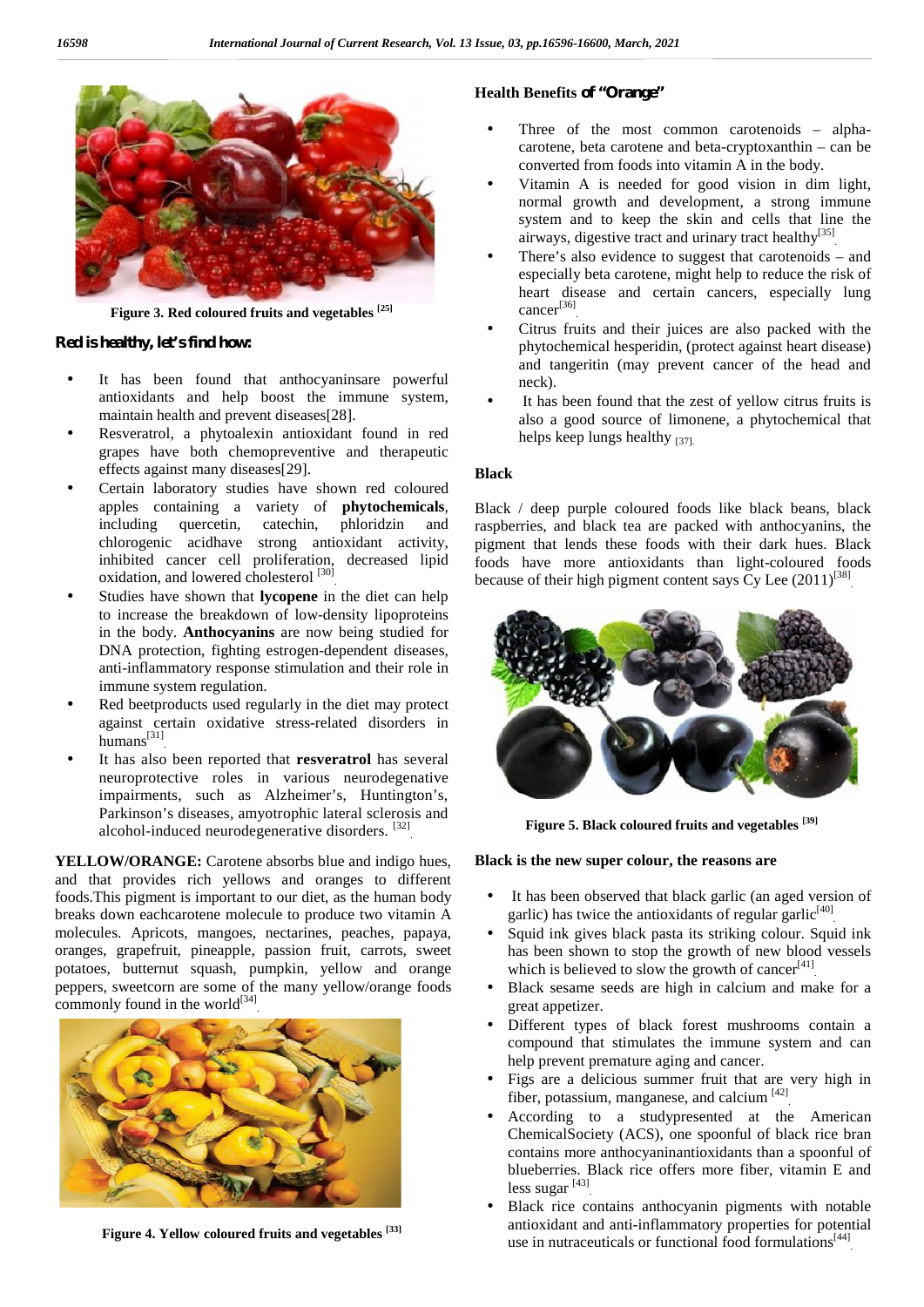# **WHITE**

A group of pigments called anthoxanthin is responsible for shades of white to yellow in many fruits and vegetables. Anthoxanthin is a phytochemical belonging to the family of antioxidant flavonoid. Cauliflower, garlic, ginger, mushrooms, onion, turnip, potato are commonly found white pigmented vegetables in the market  $^{[45]}$ .



**Figure 6 . White coloured fruits and vegetables [46]**

#### **Beneficial health effects of White**

- Some white vegetables containpotent phytochemicals likeallicin in garlic and onionsthat enhances the effectiveness of anthoxanthin and also helps in lowering blood cholesterol level  $^{[47]}$ .
- White foods like potatoes and bananas are good sources of potassium needed for nerve and muscle functioning  $[48]$ <sup>-</sup> .
- Regular consumption of flavonoid-rich white foods reduces the risk of several chronic diseases, including cancer, CVD and neurodegenerative disorders <sup>[49]</sup>.
- Flavonoids exhibit antiallergenic, antiviral, antiinflammatory and vasodilating actions [50] .
- Flavonoid compounds exhibit lipid-lowering effects and have anti-inflammatory and antiatherogenic properties [51].
- Eating high levels of flavonoids (anthocyanins) could offer protection from type 2 diabetes by lowering insulin resistance and improving blood glucose regulation<sup>[52]</sup>.
- It has been found that cauliflower and turnips contain rich amounts of compounds known as glucosinolates, which may provide some protection against cancer.
- White beans are valuable sources of protein and fiber, as well as B-vitamins, potassium and iron  $[53]$ .

**Colour extraction, a brief overview:** Total anthocyanin pigment content and indices for polymeric colour and browning are easily measured with simple spectrophotometric methods.Once individual pigments are identified, their changes can be monitored by High-Performance Liquid Chromatography (HPLC)  $\int$ <sup>[54]</sup>.Solvent extraction is a conventional method that is usually followed to extract colours from plant materials.Anthocyanin and betalain, the two water soluble pigments are extracted from raw materials with water and sometimes with aqueous methanol. For carotenoid extraction, hexane is the solvent of choice and acetone is a good choice of solvent for the initial extraction of pigment

from the plant material. The current advance techniques that are followed in colour extraction are:

i. High Hydrostatic Pressure (HHP), ii. Pulsed Electric Field (PEF), iii. Sonication-assisted Extraction, iv. Gamma Irradiation, v. Enzymatic Extraction, vi. Membrane Technology [37].

# **CONCLUSION**

Scientists have confirmed that plant pigments not only protect plants from external damages, they also have a great impact on human health due to its curative and healing properties. The very first pigment, chlorophyll is a water-insoluble plant pigment that has antioxidant, antimutagenic, anti-cancer and antimicrobial properties. Water-soluble vacuolar pigment anthocyanin is responsible for the blue and purple colouration of fruits and vegetables. It can cure liver injuries, improves eyesight and also can suppress tumor growth. Carotenoids, betalains and anthocyanins responsible for red colouration, possesses antioxidant, anticancer and CVD preventing properties. Yellow and orange pigmented carotenoids can be converted into vitamin A, which is essential for growth, immune functioning and eye health.

Anthocyanin andanthoxanthin are respectively responsible for giving black and white colouration to foodstuffs. These plant pigments can be extracted by applying high Hydrostatic Pressure, Pulsed Electric Field, Sonication-assisted Extraction for further commercial purposes.Even though most phytonutrients are officially considered 'non-essential nutrients' and their consumption is not needed for survival but still they areessential for deep-seated good health, wellbeing, immunity – and definitely, longevity.

## **ACKNOWLEDGEMENT**

This review work was supported by Dr. Kazi Layla Khaled, Senior Assistant Professor, Department of Home Science, University of Calcutta.

# **CONFLICT OF INTEREST:** None

# **REFERENCES**

- 1. Azeredo HMC, 2009. International Journal of Food Science and Technology 44(12): 2365-2376.
- 2. Qaisar U, Afzal M, Tayyeb A, 2019. International Journal of Biotech Trends and Technology, 9(3): 18-22.
- 3. The benefits of a colourful diet, https://in.pinterest.com/pin/ 183240278561158095/. Accessed 1<sup>st</sup> Sept 2020.
- 4. Webb D, Today's Dietitian, 2013; 15(9) :70-71.
- 5. Martins N, Roriz CL, Morales P, Barros L et al., Food and Function, 2017; 8(4): 1357-1372.
- 6. Emilia Janiszewska- Turak, Jolanta Beata Krolczyk et al., Nauka Przyroda Technologies, 2016; 10(4).
- 7. Antioxidants: What the Rainbow Colors of Your Fruits & Veggies Are Actually Telling You, http://weareeaton.com/antioxidants-rainbow colors/. Accessed  $5<sup>th</sup>$  Sept, 2020.
- 8. Jhawer M, Dark Green Leafy Veggies- A Dietary Must,https://www.medindia.net/patients/lifestyleandwelln